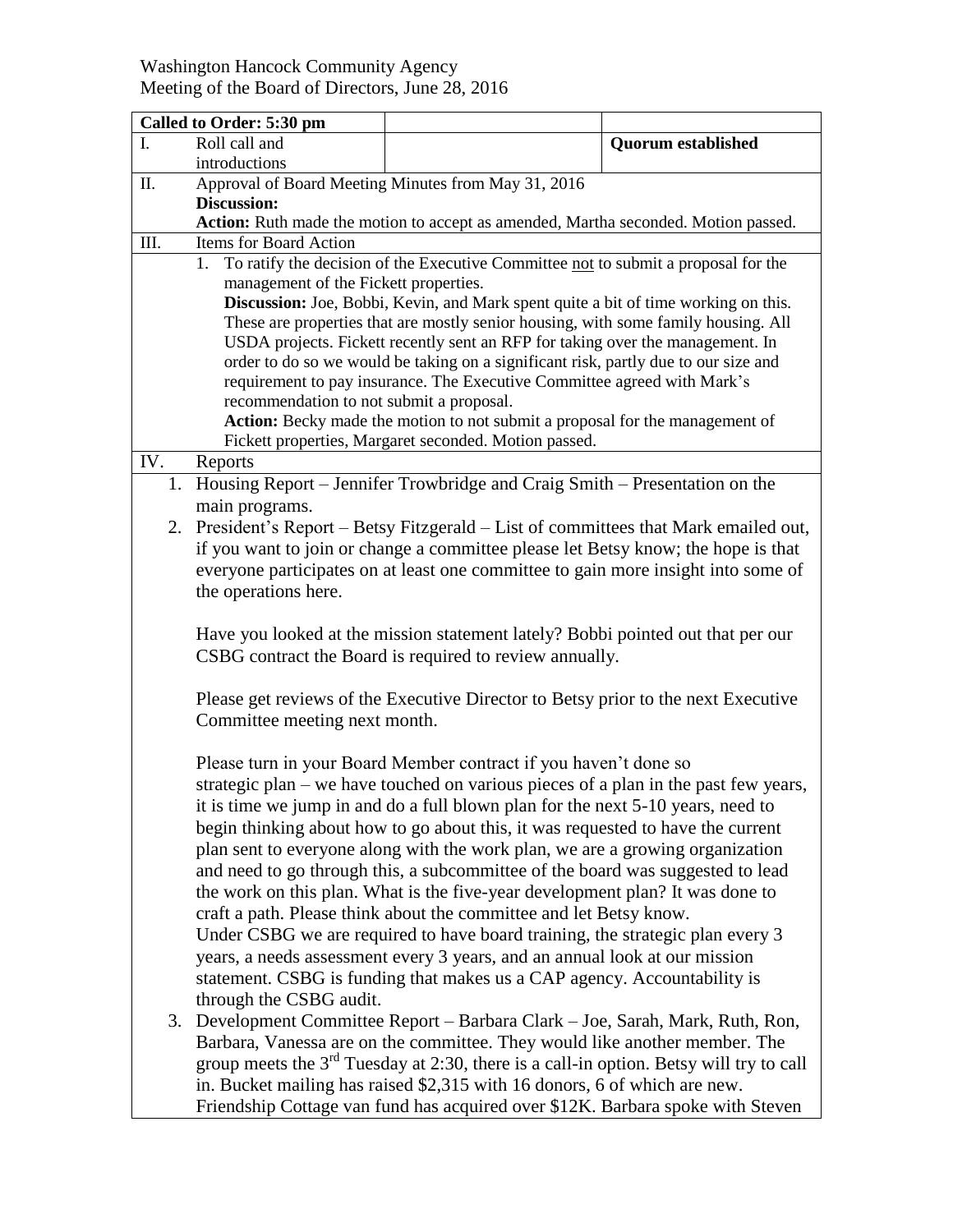Fey about a supplement in the Ellsworth American for our  $50<sup>th</sup>$ . Steven agreed and we need to provide them with a vendor list of who they think would provide advertising for the supplement, and any testimonials that people would be willing to give with an interview and pictures. The supplements usually run 6-8 pages. They discussed giving people the option of a recurring gift through credit card. There will be a donor appreciation party for Friendship Cottage. St. Dunstan's has agreed again to give to THAW and Friendship Cottage through their Christmas event. The town of Alexander voted to give us the entire request of over \$2,000.

4. Executive Directors Report - Mark Green – The services for regional transportation is going out to bid this year. Linda Belfiore is working on the RFP and Mark is confident we will be successful. The WIC RFP is going well, with input from Joe, Sarah, and Mark. Due to the WIC RFP Mark would like to reschedule the BBQs. Heart and Soul in Bucksport is looking to do community BBQs and Peter suggested Mark connect with them to possibly partner. Mark attributes the CDBG grant with the City of Ellsworth to relationship building done by Craig in a past project, as well as Jennifer's efforts with the projects.

Joe handed out the 2015 Annual Report. There are more pages this year due to more donors that had to be included, as well as two new programs this past year. Please review the reports and offer your input to Joe or Sarah. They will be going over it in the next few days to make refinements, and would appreciate input. Please review page 2 for the list of accomplishments in FY 2015.

5. Finance Directors Report – Kevin Bean – May was good, we increased our surplus by about \$8K; our ARs grew and cash shrunk; we forwarded the CF Adams funds to Maine Sea Coast Mission; revenues 3% under budget and expenses 4% under budget, trending ok; end of quarter so will have accrued PTO time; as we start billing weatherization and CHIP units this summer we will see either deferred revenues go down or ARs go up; we are behind with payments from LogistiCare, we just received a wire a couple of weeks ago for the month of March, Kevin will discuss with Cheryl; Friendship Cottage has held their own with the deficit remaining steady, they hit their numbers for the month of May, activity needs to increase going into summer as they have 1,300 hours budgeted each month for the summer; HHG maintaining their current deficit with an increase of \$1500-\$2000, saw more activity with 5 vehicles donated/purchased and 5 sold, more loan committee meetings and the program is getting into a rhythm, applications are being approved for lower than what we can sell a car for which is where we rely on donated vehicles; Transportation is showing a \$39K surplus, the most recent billing was a little higher than estimated; concern right now is Friendship Cottage, we are looking at revising CSBG budget that will hopefully help us maintain the current deficit.

Transportation going out to bid, how does that affect us? Looking at a \$300- \$400K contract and is billed by units. Kevin doesn't know what is coming out of the bid as far as how it will operate, but the guess is that it will be bid by providers like us and not brokers because that is all who showed up to the